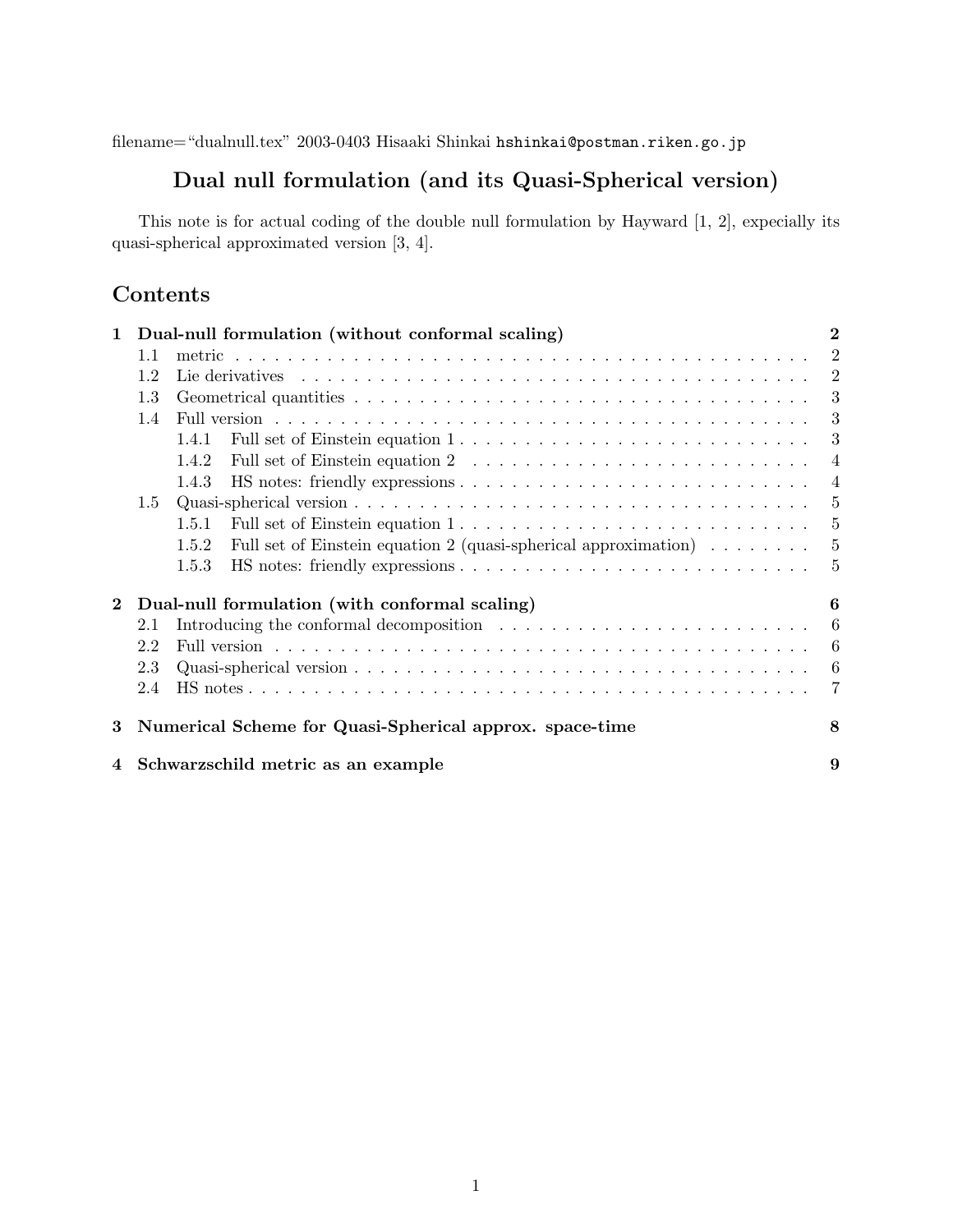# **1 Dual-null formulation (without conformal scaling)**

## **1.1 metric**

$$
ds^{2} = h_{ij}(dx^{i} + p^{i}dx^{+} + m^{i}dx^{-})(dx^{j} + p^{j}dx^{+} + m^{j}dx^{-}) - 2e^{-f}dx^{+}dx^{-}
$$
\n(1)

$$
= h_{ij}dx^{i}dx^{j} + 2p_{l}dx^{l}dx^{+} + 2m_{l}dx^{l}dx^{-} + p_{l}p^{l}dx^{+2} + m_{l}m^{l}dx^{-2} + 2(p_{l}m^{l} - e^{-f})dx^{+}dx^{(2)}
$$

In the matrix form,

$$
g_{ab} = \begin{pmatrix} p^2 & -e^{-f} + p_l m^l & p_j \\ -e^{-f} + p_l m^l & m^2 & m_j \\ p_i & m_i & h_{ij} \end{pmatrix}
$$
 (3)

and

$$
g^{ab} = \begin{pmatrix} 0 & -e^f & e^f m^i \\ -e^f & 0 & e^f p^i \\ e^f m^j & e^f p^j & h^{ij} - e^f (p^i m^j + p^j m^i) \end{pmatrix}
$$
 (4)

### **1.2 Lie derivatives**

We use Lie derivatives  $L_{\pm}$  along the null normal vectors

$$
l_{\pm} = u_{\pm} - s_{\pm} = e^{-f}g^{-1}(n^{\mp}),\tag{5}
$$

that is

$$
l_{+}^{a} = u_{+}^{a} - p^{a} = (1,0,0,0) - (0,0,p^{1},p^{2}) = (1,0,-p^{1},-p^{2})
$$
\n(6a)

$$
l_{-}^{a} = u_{-}^{a} - m^{a} = (0, 1, 0, 0) - (0, 0, m^{1}, m^{2}) = (0, 1, -m^{1}, -m^{2}).
$$
 (6b)

The Lie derivative is defined in general as

$$
\mathcal{L}_{\xi}S = \xi^{\alpha}\partial_{\alpha}S,\tag{7a}
$$

$$
\mathcal{L}_{\xi}V^{\mu} = \xi^{\alpha}\nabla_{\alpha}V^{\mu} - V^{\alpha}\nabla_{\alpha}\xi^{\mu} = \xi^{\alpha}\partial_{\alpha}V^{\mu} - V^{\alpha}\partial_{\alpha}\xi^{\mu},\tag{7b}
$$

$$
\mathcal{L}_{\xi} U_{\mu} = \xi^{\alpha} \nabla_{\alpha} U_{\mu} + U_{\alpha} \nabla_{\mu} \xi^{\alpha} = \xi^{\alpha} \partial_{\alpha} U_{\mu} + U_{\alpha} \partial_{\mu} \xi^{\alpha}, \tag{7c}
$$

$$
\mathcal{L}_{\xi}T^{\mu\nu} = \xi^{\alpha}\nabla_{\alpha}T^{\mu\nu} - T^{\alpha\nu}\nabla_{\alpha}\xi^{\mu} - T^{\mu\alpha}\nabla_{\alpha}\xi^{\nu} = \xi^{\alpha}\partial_{\alpha}T^{\mu\nu} - T^{\alpha\nu}\partial_{\alpha}\xi^{\mu} - T^{\mu\alpha}\partial_{\alpha}\xi^{\nu},\tag{7d}
$$

$$
\mathcal{L}_{\xi} W_{\mu\nu} = \xi^{\alpha} \nabla_{\alpha} W_{\mu\nu} + W_{\alpha\nu} \nabla_{\mu} \xi^{\alpha} + W_{\mu\alpha} \nabla_{\nu} \xi^{\alpha} = \xi^{\alpha} \partial_{\alpha} W_{\mu\nu} + W_{\alpha\nu} \partial_{\mu} \xi^{\alpha} + W_{\mu\alpha} \partial_{\nu} \xi^{\alpha} \tag{7e}
$$

therefore for scalar, vector and tensor quantities,

$$
L_{+}S = l_{+}^{a}\partial_{a}S = \partial_{x^{+}}S - p^{k}\partial_{k}S
$$
\n(8a)

$$
L_{-}S = L_{-}^{a}\partial_{a}S = \partial_{x^{-}}S - m^{k}\partial_{k}S
$$
\n(8b)

$$
L_{+}V^{a} = \partial_{x^{+}}V^{a} - p^{k}\partial_{k}V^{a} - V^{k}\partial_{k}p^{a}
$$
\n(8c)

$$
L_{-}V^{a} = \partial_{x^{-}}V^{a} - m^{k}\partial_{k}V^{a} - V^{k}\partial_{k}m^{a}
$$
\n(8d)

$$
L_{+}h_{ij} = \partial_{x} + h_{ij} - p^{k}\partial_{k}h_{ij} + 2h_{k(i}\partial_{j)}p^{k}
$$
\n(8e)

$$
L_{-}h_{ij} = \partial_{x^{-}}h_{ij} - m^{k}\partial_{k}h_{ij} + 2h_{k(i}\partial_{j)}m^{k}
$$
\n(8f)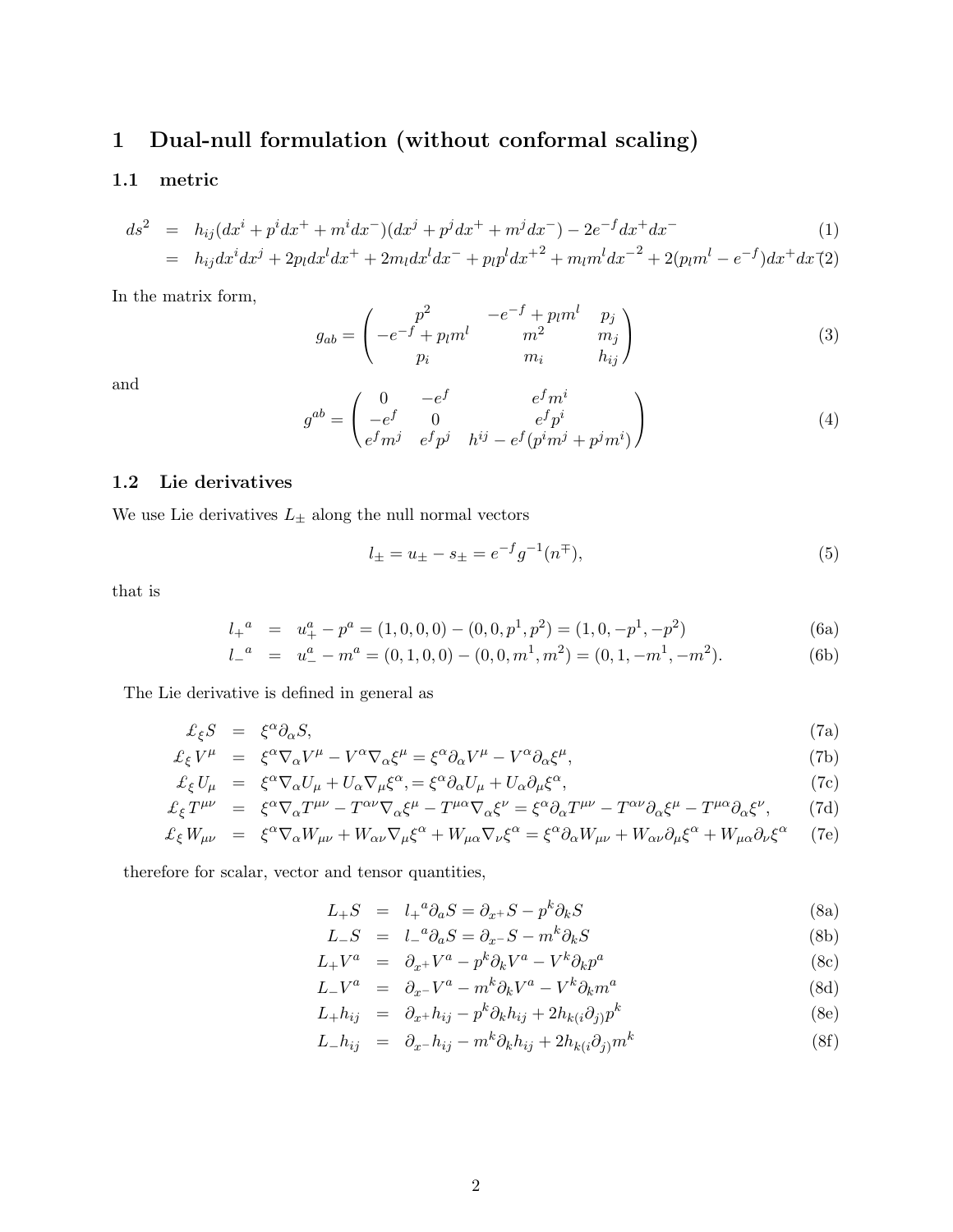#### **1.3 Geometrical quantities**

**From the original expressions** The fields  $(\theta_{\pm}, \sigma_{\pm}, \nu_{\pm}, \omega)$  encode the extrinsic curvature of the dual-null foliation. These extrinsic fields are unique up to duality  $\pm \mapsto \mp$  and diffeomorphisms which relabel the null hypersurfaces, i.e.  $dx^{\pm} \mapsto e^{\lambda_{\pm}} dx^{\pm}$  for functions  $\lambda_{\pm}(x^{\pm})$ .

$$
\theta_{\pm} = *L_{\pm} *1 \tag{9a}
$$

$$
\sigma_{\pm} = \pm L_{\pm} h - \theta_{\pm} h \tag{9b}
$$

$$
\nu_{\pm} = L_{\pm} f \tag{9c}
$$

$$
\omega = \frac{1}{2} e^f h([l_-, l_+]) \tag{9d}
$$

where  $*$  is the Hodge operator of  $h_{ab}$ . The functions  $\theta_{\pm}$  are the expansions, the traceless bilinear forms  $\sigma_{\pm}$  are the shears, the 1-form  $\omega$  is the twist, measuring the lack of integrability of the normal space, and the functions  $\nu_{\pm}$  are the inaffinities, measuring the failure of the null normals to be affine.

**HS notes** For more friendly expressions, these are

$$
\theta_{\pm} = \frac{1}{\sqrt{\det h_{ij}}} L_{\pm} \sqrt{\det h_{ij}} \tag{10a}
$$

$$
\sigma_{\pm ab} = h_a^c h_b^d L_{\pm} h_{cd} - \theta_{\pm} h_{ab} \tag{10b}
$$

$$
\nu_{\pm} = L_{\pm}f
$$
\n
$$
\omega_a = \frac{1}{2}e^f h_{ab}[l_-, l_+]^b = \frac{1}{2}e^f h_{ab}(l_-^c \nabla_c l_+^b - l_+^c \nabla_c l_-^b)
$$
\n(10c)

$$
= \frac{1}{2}e^{f}h_{ab}(l_{-}^{c}\partial_{c}l_{+}^{b} - l_{+}^{c}\partial_{c}l_{-}^{b})
$$
\n(10d)

More concrete,

$$
\theta_{+} = \frac{1}{\sqrt{\det h_{ij}}} [\partial_{x^{+}} \sqrt{\det h_{ij}} - p^{k} \partial_{k} \sqrt{\det h_{ij}}]
$$
\n(11a)

$$
\theta_{-} = \frac{1}{\sqrt{\det h_{ij}}} [\partial_{x^{-}} \sqrt{\det h_{ij}} - m^{k} \partial_{k} \sqrt{\det h_{ij}}]
$$
\n(11b)

$$
\begin{array}{rcl}\n\sigma_{+ab} & = & h_a^c h_b^d L_+ h_{cd} - \theta_+ h_{ab} \\
& = & h_a^c h_b^d [\partial_{x^+} h_{cd} - p^k \partial_k h_{cd} + 2h_{k(c} \partial_{d)} p^k] - \theta_+ h_{ab}\n\end{array} \tag{11c}
$$

$$
\begin{array}{rcl}\n\sigma_{-ab} & = & h_a^c h_b^d L_- h_{cd} - \theta_- h_{ab} \\
& = & h_a^c h_b^d [\partial_x - h_{cd} - m^k \partial_k h_{cd} + 2h_{k(c} \partial_{d)} m^k] - \theta_- h_{ab}\n\end{array} \tag{11d}
$$

$$
\nu_{+} = L_{+}f = \partial_{x^{+}}f - p^{k}\partial_{k}f \tag{11e}
$$

$$
\nu_{-} = L_{-}f = \partial_{x^{-}}f - m^{k}\partial_{k}f \tag{11f}
$$

$$
L = \frac{1}{2} \int_{-\infty}^{\infty} -\frac{1}{2} \int_{-\infty}^{\infty} \frac{1}{2} \int_{-\infty}^{\infty} \frac{1}{2} \int_{-\infty}^{\infty} \frac{1}{2} \int_{-\infty}^{\infty} \frac{1}{2} \int_{-\infty}^{\infty} \frac{1}{2} \int_{-\infty}^{\infty} \frac{1}{2} \int_{-\infty}^{\infty} \frac{1}{2} \int_{-\infty}^{\infty} \frac{1}{2} \int_{-\infty}^{\infty} \frac{1}{2} \int_{-\infty}^{\infty} \frac{1}{2} \int_{-\infty}^{\infty} \frac{1}{2} \int_{-\infty}^{\infty} \frac{1}{2} \int_{-\infty}^{\infty} \frac{1}{2} \int_{-\infty}^{\infty} \frac{1}{2} \int_{-\infty}^{\infty} \frac{1}{2} \int_{-\infty}^{\infty} \frac{1}{2} \int_{-\infty}^{\infty} \frac{1}{2} \int_{-\infty}^{\infty} \frac{1}{2} \int_{-\infty}^{\infty} \frac{1}{2} \int_{-\infty}^{\infty} \frac{1}{2} \int_{-\infty}^{\infty} \frac{1}{2} \int_{-\infty}^{\infty} \frac{1}{2} \int_{-\infty}^{\infty} \frac{1}{2} \int_{-\infty}^{\infty} \frac{1}{2} \int_{-\infty}^{\infty} \frac{1}{2} \int_{-\infty}^{\infty} \frac{1}{2} \int_{-\infty}^{\infty} \frac{1}{2} \int_{-\infty}^{\infty} \frac{1}{2} \int_{-\infty}^{\infty} \frac{1}{2} \int_{-\infty}^{\infty} \frac{1}{2} \int_{-\infty}^{\infty} \frac{1}{2} \int_{-\infty}^{\infty} \frac{1}{2} \int_{-\infty}^{\infty} \frac{1}{2} \int_{-\infty}^{\infty} \frac{1}{2} \int_{-\infty}^{\infty} \frac{1}{2} \int_{-\infty}^{\infty} \frac{1}{2} \int_{-\infty}^{\infty} \frac{1}{2} \int_{-\infty}^{\infty} \frac{1}{2} \int_{-\infty}^
$$

$$
\omega_a = \frac{1}{2} e^f h_{ab} (\partial_{x} - l^b_+ - m^k \partial_k l^b_+ - \partial_{x} + l^b_- + p^k \partial_k l^b_-)
$$
(11g)

#### **1.4 Full version**

#### **1.4.1 Full set of Einstein equation 1**

Inverting the definitions of the momentum fields yields the propagation equations

$$
\perp (L_{+}s_{-}-L_{-}s_{+}) = 2e^{-f}h^{-1}(\omega) + [s_{-}, s_{+}]
$$
\n(12a)

$$
\perp L_{\pm} h = \theta_{\pm} h + \sigma_{\pm} \tag{12b}
$$

$$
L_{\pm}f = \nu_{\pm}.\tag{12c}
$$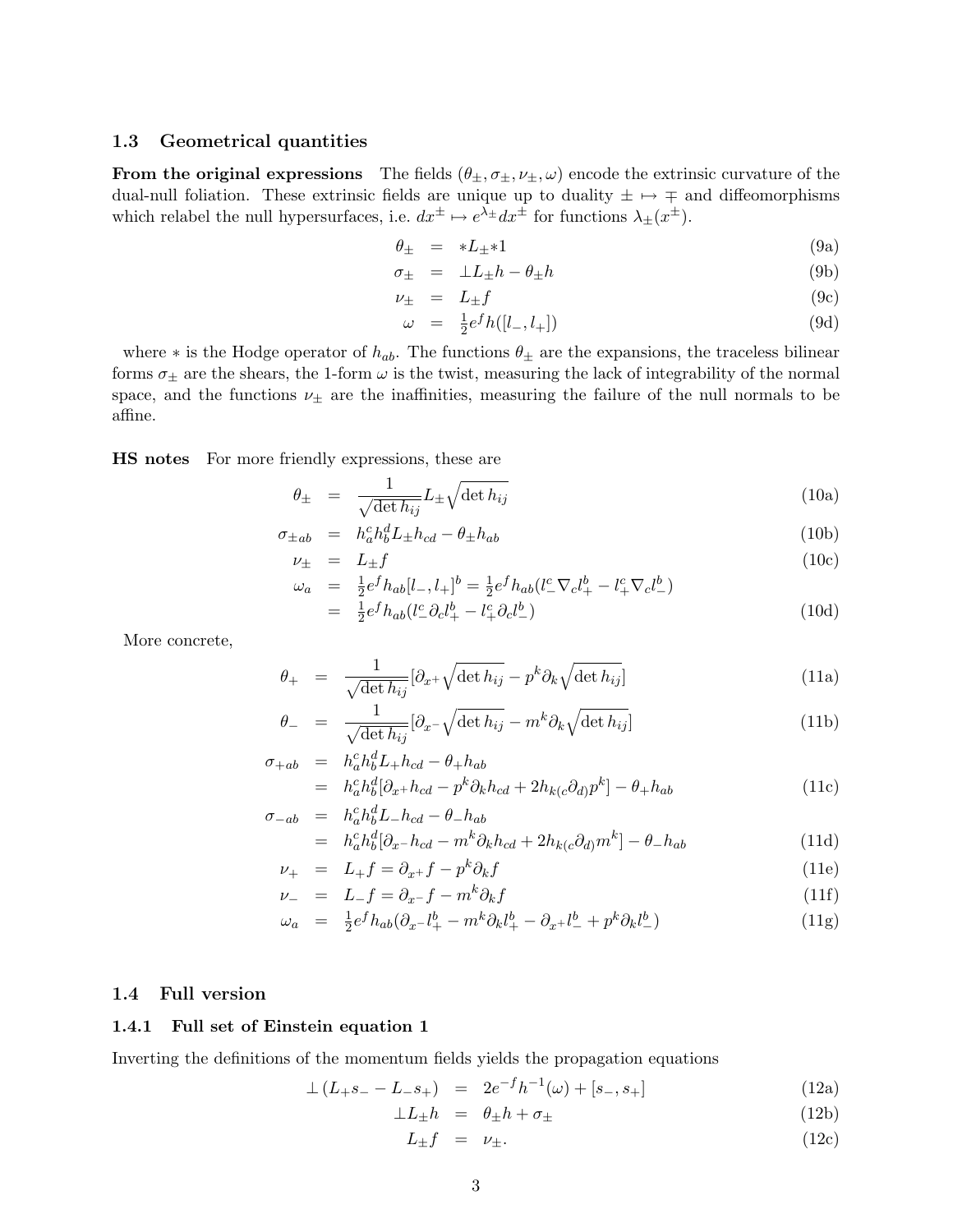The full set of Einstein equations is obtained with the below.

#### **1.4.2 Full set of Einstein equation 2**

From Appendix B in [1] (with the current convention):

$$
L_{+} \theta_{+} = -\nu_{+} \theta_{+} - \frac{1}{2} \theta_{+}^{2} - \frac{1}{4} h^{ac} h^{bd} \sigma_{+ab} \sigma_{+cd}
$$
\n(13a)

$$
L_{+}\theta_{-} = -\theta_{+}\theta_{-} + e^{-f}\left(-\frac{1}{2}\mathcal{R} + h^{ab}(\omega_{a}\omega_{b} - \frac{1}{2}D_{a}D_{b}f + \frac{1}{4}D_{a}fD_{b}f + \omega_{a}D_{b}f - D_{a}\omega_{b}\right)
$$
(13b)

$$
L_{+}\nu_{-} = -\frac{1}{2}\theta_{+}\theta_{-} + \frac{1}{4}h^{ac}h^{bd}\sigma_{+ab}\sigma_{-cd} + e^{-f}\left(-\frac{1}{2}\mathcal{R} + h^{ab}(3\omega_{a}\omega_{b} - \frac{1}{4}D_{a}fD_{b}f - \omega_{a}D_{b}f)\right)
$$
  

$$
L_{+}\sigma_{-} = \frac{1}{2}(\theta_{+}\sigma_{-}) - \theta_{-}\sigma_{+}) + h^{cd}\sigma_{+}(\sigma_{-})
$$

$$
\begin{aligned}\n\mathcal{L}L_{+}\sigma_{-ab} &= \frac{1}{2}(\theta_{+}\sigma_{-ab} - \theta_{-}\sigma_{+ab}) + h^{\alpha a}\sigma_{+c(a}\sigma_{-b)d} \\
&\quad + 2e^{-f} \left(\omega_{a}\omega_{b} - \frac{1}{2}D_{a}D_{b}f + \frac{1}{4}D_{a}fD_{b}f + \omega_{(a}D_{b)}f - D_{(a}\omega_{b)}\right) \\
&\quad - e^{-f}h^{cd} \left(\omega_{c}\omega_{d} - \frac{1}{2}D_{c}D_{d}f + \frac{1}{4}D_{c}fD_{d}f + \omega_{c}D_{d}f - D_{c}\omega_{d}\right)h_{ab}\n\end{aligned} \tag{13d}
$$

$$
\perp L_{+}\omega_{a} = -\theta_{+}\omega_{a} + \frac{1}{2}(D\nu_{+} - D\theta_{+} - \theta_{+}Df) + \frac{1}{2}h^{bc}D_{c}\sigma_{+ab}
$$
\n(13e)

and

$$
L_{-}\theta_{-} = -\nu_{-}\theta_{-} - \frac{1}{2}\theta_{-}^{2} - \frac{1}{4}h^{ac}h^{bd}\sigma_{-ab}\sigma_{-cd}
$$
\n
$$
L_{-}\theta_{-} = \theta_{-}\theta_{-} + \frac{-f}{2} \left( \frac{1}{2} \mathcal{R} + k \phi(\cdot, \cdot, \cdot) \right) \left( \frac{1}{2} \mathcal{R} \right)
$$
\n
$$
L_{-}\theta_{-} = \frac{1}{2} \theta_{-}^{2} - \frac{1}{4} h^{ac} h^{bd} \sigma_{-ab} \sigma_{-cd}
$$
\n
$$
L_{-}\theta_{-} = \frac{1}{2} \theta_{-}^{2} - \frac{1}{4} h^{ac} h^{bd} \sigma_{-ab} \sigma_{-cd}
$$
\n
$$
(14a)
$$

$$
L_{-}\theta_{+} = -\theta_{+}\theta_{-} + e^{-f} \left( -\frac{1}{2}\mathcal{R} + h^{ab}(\omega_{a}\omega_{b} - \frac{1}{2}D_{a}D_{b}f + \frac{1}{4}D_{a}fD_{b}f - \omega_{a}D_{b}f + D_{a}\omega_{b} \right) (14b)
$$
  
\n
$$
L_{-}\nu_{+} = -\frac{1}{2}\theta_{+}\theta_{-} + \frac{1}{2}h^{ac}h^{bd}\sigma_{+cb}\sigma_{-cd} + e^{-f} \left( -\frac{1}{2}\mathcal{R} + h^{ab}(3\omega_{c}\omega_{b} - \frac{1}{2}D_{a}fD_{b}f + \omega_{c}D_{b}f^{a}\right) d\omega_{c}
$$

$$
L_{-}\nu_{+} = -\frac{1}{2}\theta_{+}\theta_{-} + \frac{1}{4}h^{ac}h^{bd}\sigma_{+ab}\sigma_{-cd} + e^{-f}\left(-\frac{1}{2}\mathcal{R} + h^{ab}(3\omega_{a}\omega_{b} - \frac{1}{4}D_{a}fD_{b}f + \omega_{a}D_{b}f)\right)Ac
$$
  
\n
$$
\perp L_{-}\sigma_{+ab} = -\frac{1}{2}(\theta_{+}\sigma_{-ab} - \theta_{-}\sigma_{+ab}) + h^{cd}\sigma_{-c(a}\sigma_{+b)d}
$$
  
\n
$$
+2e^{-f}\left(\omega_{a}\omega_{b} - \frac{1}{2}D_{a}D_{b}f + \frac{1}{4}D_{a}fD_{b}f - \omega_{(a}D_{b)}f + D_{(a}\omega_{b)}\right)
$$
  
\n
$$
-e^{-f}h^{cd}\left(\omega_{c}\omega_{d} - \frac{1}{2}D_{c}D_{d}f + \frac{1}{4}D_{c}fD_{d}f - \omega_{c}D_{d}f + D_{c}\omega_{d}\right)h_{ab}
$$
 (14d)

$$
\perp L_{-\omega_a} = -\theta_{-\omega_a} - \frac{1}{2}(D\nu_{-} - D\theta_{-} - \theta_{-}Df) - \frac{1}{2}h^{bc}D_c\sigma_{-ab}
$$
\n(14e)

where D is the covariant derivative of  $h_{ab}$ .

There is no  $L_+\sigma_{+ab}$ ,  $L_-\sigma_{-ab}$ ,  $L_+\nu_+$ , and  $L_-\nu_-$ .

In spherical symmetry,  $(\sigma_{\pm}, \omega, D)$  vanish, while  $(\theta_{\pm}, \nu_{\pm}, D_{\pm})$  generally do not.

## **1.4.3 HS notes: friendly expressions**

For the equations in §1.4.1

$$
h_b^a \left( L_+ m^b - L_- p^b \right) = h_b^a \left( \partial_{x^+} m^b - p^k \partial_k m^b - m^k \partial_k p^b - \partial_{x^-} p^b + m^k \partial_k p^b + p^k \partial_k m^b \right)
$$

$$
= h_b^a \left( \partial_{x^+} m^b - \partial_{x^-} p^b \right) = 2e^{-f} h^{ab} \omega_b + m^c \partial_c p^a - p^c \partial_c m^a \tag{15a}
$$

$$
h_a^c h_b^d L_+ h_{cd} = h_a^c h_b^d (\partial_{x^+} h_{cd} - p^k \partial_k h_{cd} + 2h_{k(c} \partial_{d)} p^k) = \theta_+ h_{ab} + \sigma_{+ab} \tag{15b}
$$

$$
h_a^c h_b^d L - h_{cd} = h_a^c h_b^d (\partial_x - h_{cd} - m^k \partial_k h_{cd} + 2h_{k(c} \partial_d m^k) = \theta - h_{ab} + \sigma_{-ab}
$$
(15c)

$$
L_{+}f = \partial_{x^{+}}f - p^{k}\partial_{k}f = \nu_{+} \tag{15d}
$$

$$
L_{-}f = \partial_{x^{-}}f - m^{k}\partial_{k}f = \nu_{-}
$$
\n(15e)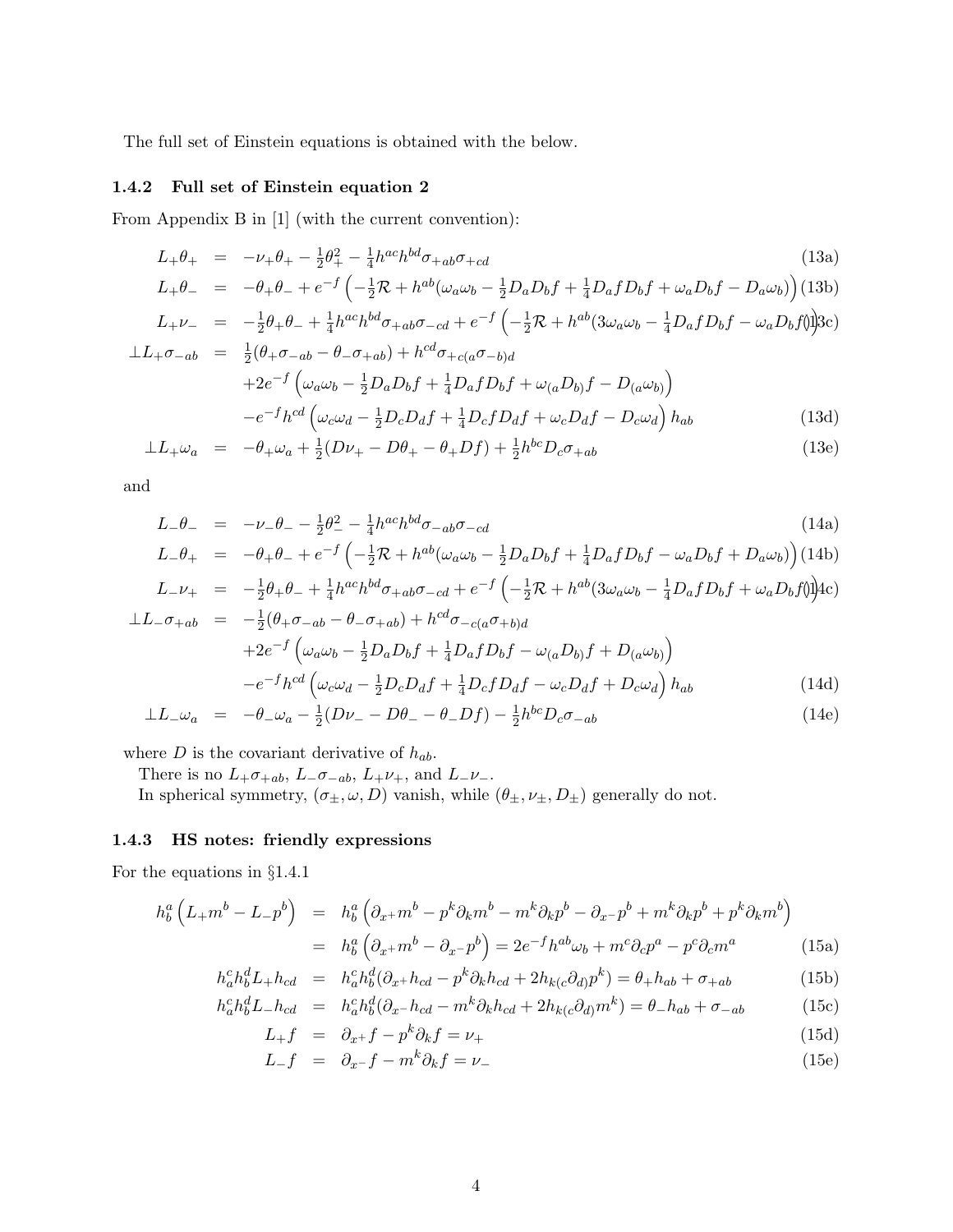#### **1.5 Quasi-spherical version**

#### **1.5.1 Full set of Einstein equation 1**

Inverting the definitions of the momentum fields yields the propagation equations

$$
\perp (L_{+}s_{-}-L_{-}s_{+}) = 2e^{-f}h^{-1}(\omega) + [s_{-}, s_{+}]
$$
\n(16a)

$$
\perp L_{\pm} h = \theta_{\pm} h + \sigma_{\pm} \tag{16b}
$$

$$
L_{\pm}f = \nu_{\pm}.\tag{16c}
$$

The full set of Einstein equations is obtained with the below (17a)-(17e). There is no  $L_{+}\sigma_{+ab}$ ,  $L_-\sigma_{-ab}$ ,  $L_+\nu_+$ , and  $L_-\nu_-$ .

#### **1.5.2 Full set of Einstein equation 2 (quasi-spherical approximation)**

After the truncations for quasi-spherical approximations,

$$
L_{\pm}\theta_{\pm} = -\nu_{\pm}\theta_{\pm} - \frac{1}{2}\theta_{\pm}^2 \tag{17a}
$$

$$
L_{\pm}\theta_{\mp} = -\theta_{+}\theta_{-} - e^{-f}r^{-2}
$$
\n(17b)

$$
L_{\pm} \nu_{\mp} = -\frac{1}{2}\theta_{+}\theta_{-} - e^{-f}r^{-2}
$$
\n(17c)

$$
\perp L_{\pm} \sigma_{\mp} = \pm \frac{1}{2} (\theta_{+} \sigma_{-} - \theta_{-} \sigma_{+}) \tag{17d}
$$

$$
\perp L_{\pm} \omega = -\theta_{\pm} \omega \pm \frac{1}{2} (D\nu_{\pm} - D\theta_{\pm} - \theta_{\pm} Df) \tag{17e}
$$

where D is the covariant derivative of  $h_{ab}$ . In spherical symmetry,  $(\sigma_{\pm}, \omega, D)$  vanish, while  $(\theta_{\pm}, \nu_{\pm}, D_{\pm})$  generally do not.

#### **1.5.3 HS notes: friendly expressions**

For the equations in §1.5.2

$$
L_{\pm}\theta_{\pm} = \partial_{\pm}\theta_{\pm} - s_{\pm}^{k}\partial_{k}\theta_{\pm} = -\nu_{\pm}\theta_{\pm} - \frac{1}{2}\theta_{\pm}^{2} \quad \text{that is}
$$
  
\n
$$
L_{+}\theta_{+} = \partial_{+}\theta_{+} - p^{k}\partial_{k}\theta_{+} = -\nu_{+}\theta_{+} - \frac{1}{2}\theta_{+}^{2} \quad (18a)
$$

$$
L_{-}\theta_{-} = \partial_{-}\theta_{-} - m^{k}\partial_{k}\theta_{-} = -\nu_{-}\theta_{-} - \frac{1}{2}\theta_{-}^{2}
$$
\n(18b)

$$
L_{\pm}\theta_{\mp} = \partial_{\pm}\theta_{\mp} - s_{\pm}^{k}\partial_{k}\theta_{\mp} = -\theta_{+}\theta_{-} - e^{-f}r^{-2} \quad \text{that is}
$$
  

$$
L_{\pm}\theta = \partial_{\pm}\theta - r_{\pm}^{k}\partial_{k}\theta_{\mp} = -\theta_{\pm}\theta - e^{-f}r^{-2} \quad (18c)
$$

$$
L_{+} \theta_{+} = \partial_{-} \theta_{+} - m^{k} \partial_{k} \theta_{+} = -\theta_{+} \theta_{-} - e^{-} r^{-2}
$$
(18d)

$$
L_{\pm} \nu_{\mp} = \partial_{\pm} \nu_{\mp} - s_{\pm}^k \partial_k \nu_{\mp} = -\frac{1}{2} \theta_{+} \theta_{-} - e^{-f} r^{-2} \quad \text{that is}
$$

$$
L_{+}\nu_{-} = \partial_{+}\nu_{-} - p^{k}\partial_{k}\nu_{-} = -\frac{1}{2}\theta_{+}\theta_{-} - e^{-f}r^{-2}
$$
(18e)

$$
L_{-}\nu_{+} = \partial_{-}\nu_{+} - m^{k}\partial_{k}\nu_{+} = -\frac{1}{2}\theta_{+}\theta_{-} - e^{-f}r^{-2}
$$
\n(18f)

$$
h_a^c h_b^d L_{\pm} \sigma_{\mp cd} = h_a^c h_b^d (\partial_{x^-} \sigma_{\mp cd} - s_{\pm}^k \partial_k \sigma_{\mp cd} + 2 \sigma_{\mp k(c} \partial_d) s_{\pm}^k)
$$
  
=  $\pm \frac{1}{2} (\theta_+ \sigma_{-ab} - \theta_- \sigma_{+ab})$  (18g)

$$
h_a^b L_{\pm} \omega_b = h_a^b (\partial_{\pm} \omega_b - s_{\pm}^k \partial_k \omega_b + \omega_k \partial_b s_{\pm}^k)
$$
  
= 
$$
-\theta_{\pm} \omega_a \pm \frac{1}{2} (D_a \nu_{\pm} - D_a \theta_{\pm} - \theta_{\pm} D_a f)
$$
  
= 
$$
-\theta_{\pm} \omega_a \pm \frac{1}{2} (\partial_a \nu_{\pm} - \partial_a \theta_{\pm} - \theta_{\pm} \partial_a f)
$$
(18h)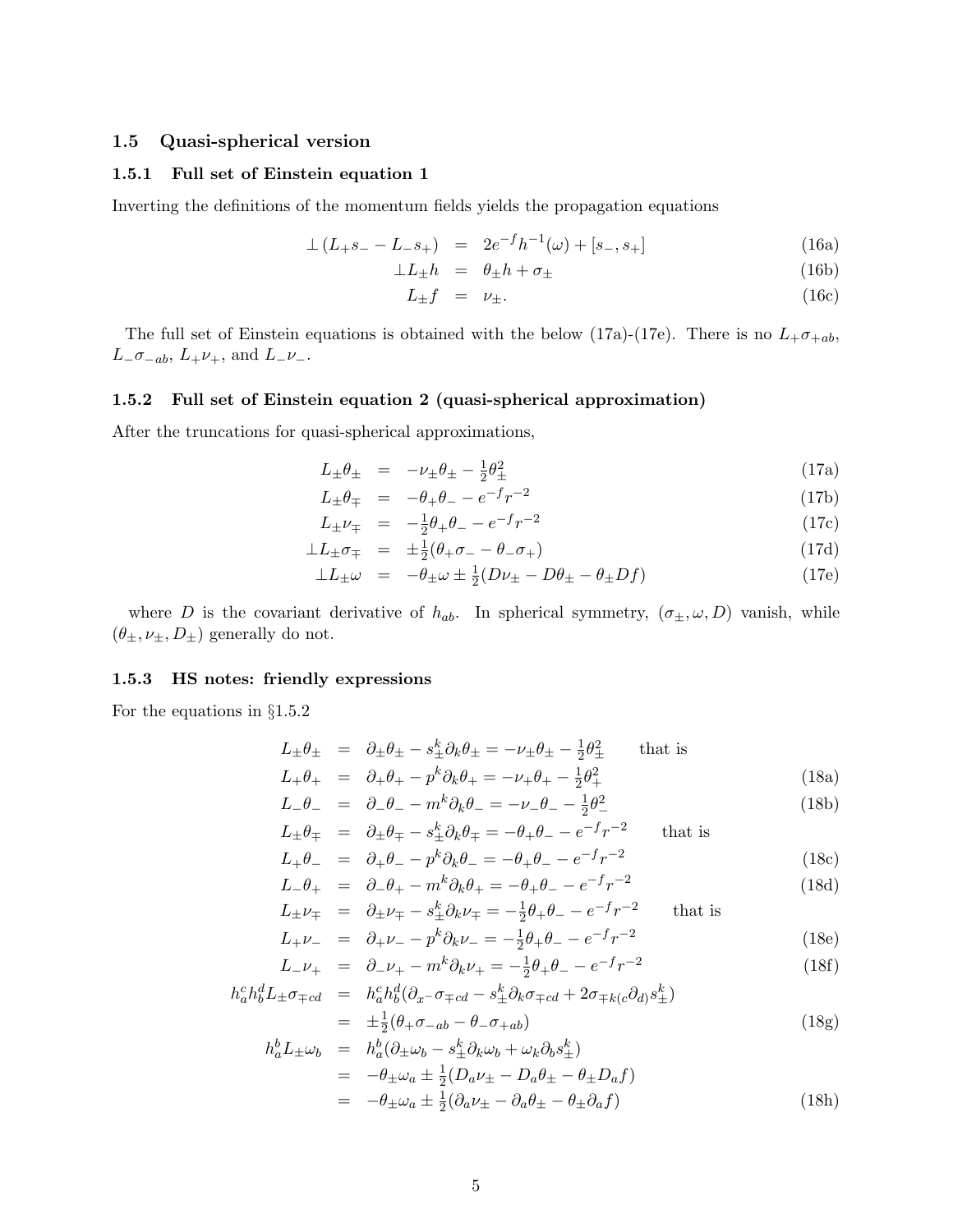## **2 Dual-null formulation (with conformal scaling)**

#### **2.1 Introducing the conformal decomposition**

It is also possible to integrate all the way from  $\Im^{-}$  to  $\Im^{+}$  by a conformal transformation.

We take the conformal decomposition of

$$
h_{ab} = r^2 k_{ab},\tag{19}
$$

such that

$$
D_{\pm}\tilde{*}1 = 0 \qquad (D_{\pm} \det k_{ab} = 0)
$$
\n
$$
(20)
$$

where  $\tilde∗$  is the Hodge operator of k, satisfying  $*1 = \tilde{*}r^2$ .

The shear equations, composed into a second-order equation for  $k$ , become

$$
\Delta k_{ab} = 0 \tag{21}
$$

where  $\Delta$  is the quasi-spherical wave operator:

$$
\Delta \phi = -2e^f \left( L_{(+}L_{-})\phi + 2r^{-1}L_{(+}rL_{-})\phi \right)
$$
  
= 
$$
-e^f \left( L_{+}L_{-}\phi + L_{-}L_{+}\phi + 2r^{-1}L_{+}rL_{-}\phi + 2r^{-1}L_{-}rL_{+}\phi \right)
$$
 (22)

In practice, one may use the conformal factor

$$
\Omega = r^{-1} \tag{23}
$$

and the rescaled expansions and shears

$$
\vartheta_{\pm} = r\theta_{\pm} \tag{24a}
$$

$$
\varsigma_{\pm} = r^{-1} \sigma_{\pm} \tag{24b}
$$

which are finite and generally non-zero at  $\Im^+$ .

### **2.2 Full version**

Not available here.

#### **2.3 Quasi-spherical version**

Of the dynamical fields and operators introduced above,  $(s_{\pm}, \sigma_{\pm}, \omega, D)$  vanish in spherical symmetry, while  $(h, f, \theta_{\pm}, \nu_{\pm}, \Delta_{\pm})$  generally do not. The quasi-spherical approximation consists of linearizing in  $(s_{\pm}, \sigma_{\pm}, \omega, D)$ , i.e. setting to zero any second-order terms in these quantities. This yields a greatly simplified truncation [3] of the full field equations, the first-order dual-null form of the vacuum Einstein system[2]. In particular, the truncated equations decouple into a three-level hierarchy, the last level being irrelevant to determining the gravitational waveforms. The remaining equations are the quasi-spherical equations

$$
\Delta_{\pm}\Omega = -\frac{1}{2}\Omega^2\vartheta_{\pm},\tag{25}
$$

$$
\Delta_{\pm} f = \nu_{\pm}, \tag{26}
$$

$$
\Delta_{\pm} \vartheta_{\pm} = -\nu_{\pm} \vartheta_{\pm} \underbrace{-\frac{1}{4} \Omega ||\varsigma_{\pm}||^2}_{2nd \ order}, \tag{27}
$$

$$
\Delta_{\pm}\vartheta_{\mp} = -\Omega(\frac{1}{2}\vartheta_{+}\vartheta_{-} + e^{-f}), \qquad (28)
$$

$$
\Delta_{\pm} \nu_{\mp} = -\Omega^2 \left(\frac{1}{2}\vartheta_{+}\vartheta_{-} + e^{-f} \frac{1}{4}\langle\varsigma_{+}, \varsigma_{-}\rangle\right),\tag{29}
$$

  2nd order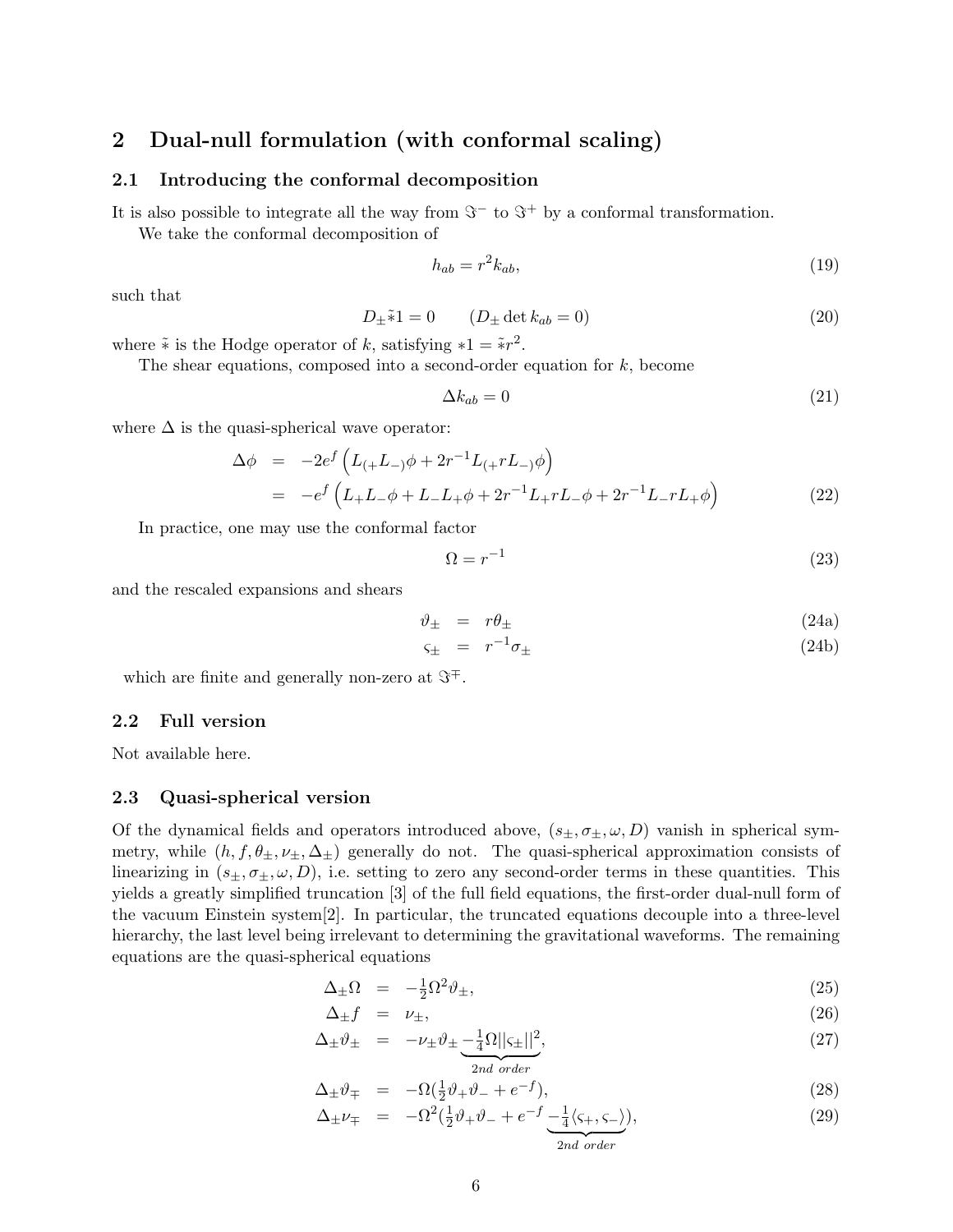and the linearized equations

$$
\Delta_{\pm}k = \Omega \varsigma_{\pm},\tag{30}
$$

$$
\Delta_{\pm} \varsigma_{\mp} = \Omega \left( \underbrace{\varsigma_{+} \cdot k^{-1} \cdot \varsigma_{-}}_{\sim} -\frac{1}{2} \vartheta_{\mp} \varsigma_{\pm} \right). \tag{31}
$$

1st but missing in below

These are all ordinary differential equations; no transverse D derivatives occur. Thus we have an effectively two-dimensional system to be integrated independently at each angle of the sphere. The "2nd order" terms are pointed out in [5].

The initial-data formulation is based on a spatial surface S orthogonal to  $l_{\pm}$  and the null hypersurfaces  $\Sigma_{\pm}$  generated from S by  $l_{\pm}$ , assumed future-pointing. The initial data for the above equations are  $(\Omega, f, k, \vartheta_{\pm})$  on S and  $(\varsigma_{\pm}, \nu_{\pm})$  on  $\Sigma_{\pm}$ . We will take  $l_+$  and  $l_-$  to be outgoing and ingoing respectively.

For the quasi-spherical approximation to be valid near  $\Im^{\pm}$ , a modification of the integration scheme is suggested, such that initial data is given at spatial infinity  $i^0$  rather than  $\Sigma$ . Specifically, scheme is suggested, such that finitial data is given at spatial finitity  $i^{\circ}$  rather than  $\Delta$ . Specifically, one may fix  $(\Omega, f, \vartheta_{\pm}, k) = (0, 0, \pm \sqrt{2}, \epsilon)$  at  $i^0$ , where  $\epsilon = d\vartheta \otimes d\vartheta + \sin^2 \vartheta d\varphi \otimes d\varphi$  is the st metric of a unit sphere. The first step would then be to integrate backwards along  $\Im^{-}$  as far as  $\Sigma$ , fixing  $\nu_+ = 0$  on  $\Sigma_+$ . The remaining coordinate data is given by  $\nu_-$  on the ingoing null hypersurface  $Σ_$ , which is left free so that one may adapt the foliation of  $Σ_$  to the surfaces which are most spherical.

#### **2.4 HS notes**

For scalar and tensor quantities:

$$
\Delta_{\pm}S = \pm L_{\pm}S = \pm (\partial_{\pm}S - s_{\pm}^k \partial_k S) = \partial_{\pm}S - s_{\pm}^k \partial_k S
$$
  

$$
\Delta_{\pm}W_{ij} = \pm L_{\pm}W_{ij} = h_i^a h_j^b L_{\pm}W_{ab} = h_i^a h_j^b (\partial_{\pm}W_{ab} - s_{\pm}^k \partial_k W_{ab} + 2W_{k(a}\partial_{b)}s_{\pm}^k)
$$

Therefore we can write the evolution equations as the following:

$$
\Delta_{\pm}\Omega = \partial_{\pm}\Omega - s_{\pm}^{k}\partial_{k}\Omega = -\frac{1}{2}\Omega^{2}\vartheta_{\pm} \quad \text{that is}
$$
  

$$
\partial_{+}\Omega = p^{k}\partial_{k}\Omega - \frac{1}{2}\Omega^{2}\vartheta_{+}
$$
 (32a)

$$
\partial_{-}\Omega = m^{k}\partial_{k}\Omega - \frac{1}{2}\Omega^{2}\vartheta_{-}
$$
\n(32b)

$$
\Delta_{\pm} f = \partial_{\pm} f - s_{\pm}^{k} \partial_{k} f = \nu_{\pm} \quad \text{that is}
$$
  

$$
\partial_{+} f = p^{k} \partial_{k} f + \nu_{+}
$$
 (32c)

$$
\partial_{-} f = m^{k} \partial_{k} f + \nu_{-} \tag{32d}
$$

$$
\Delta_{\pm}\vartheta_{\pm} = \partial_{\pm}\vartheta_{\pm} - s_{\pm}^{k}\partial_{k}\vartheta_{\pm} = -\nu_{\pm}\vartheta_{\pm} \quad \text{that is}
$$
  

$$
\partial_{+}\vartheta_{+} = p^{k}\partial_{k}\vartheta_{+} - \nu_{+}\vartheta_{+}
$$
 (32e)

$$
\partial_{-}\vartheta_{-} = m^{k}\partial_{k}\vartheta_{-} - \nu_{-}\vartheta_{-} \tag{32f}
$$

$$
\Delta_{\pm}\vartheta_{\mp} = \partial_{\pm}\vartheta_{\mp} - s_{\pm}^{k}\partial_{k}\vartheta_{\mp} - \Omega(\frac{1}{2}\vartheta_{+}\vartheta_{-} + e^{-f}) \quad \text{that is}
$$
  

$$
\partial_{+}\vartheta_{-} = p^{k}\partial_{k}\vartheta_{-} - \Omega(\frac{1}{2}\vartheta_{+}\vartheta_{-} + e^{-f}) \quad (32g)
$$

$$
\partial_{-}\vartheta_{+} = m^{k}\partial_{k}\vartheta_{+} - \Omega(\frac{1}{2}\vartheta_{+}\vartheta_{-} + e^{-f})
$$
\n(32h)

$$
\Delta_{\pm} \nu_{\mp} = \partial_{\pm} \nu_{\mp} - s_{\pm}^k \partial_k \nu_{\mp} - \Omega^2 (\frac{1}{2} \vartheta_{+} \vartheta_{-} + e^{-f}) \quad \text{that is}
$$

$$
\partial_+\nu_- = p^k \partial_k \nu_- - \Omega^2(\frac{1}{2}\vartheta_+\vartheta_- + e^{-f})\tag{32i}
$$

$$
\partial_- \nu_+ = m^k \partial_k \nu_+ - \Omega^2 (\frac{1}{2} \vartheta_+ \vartheta_- + e^{-f}) \tag{32}
$$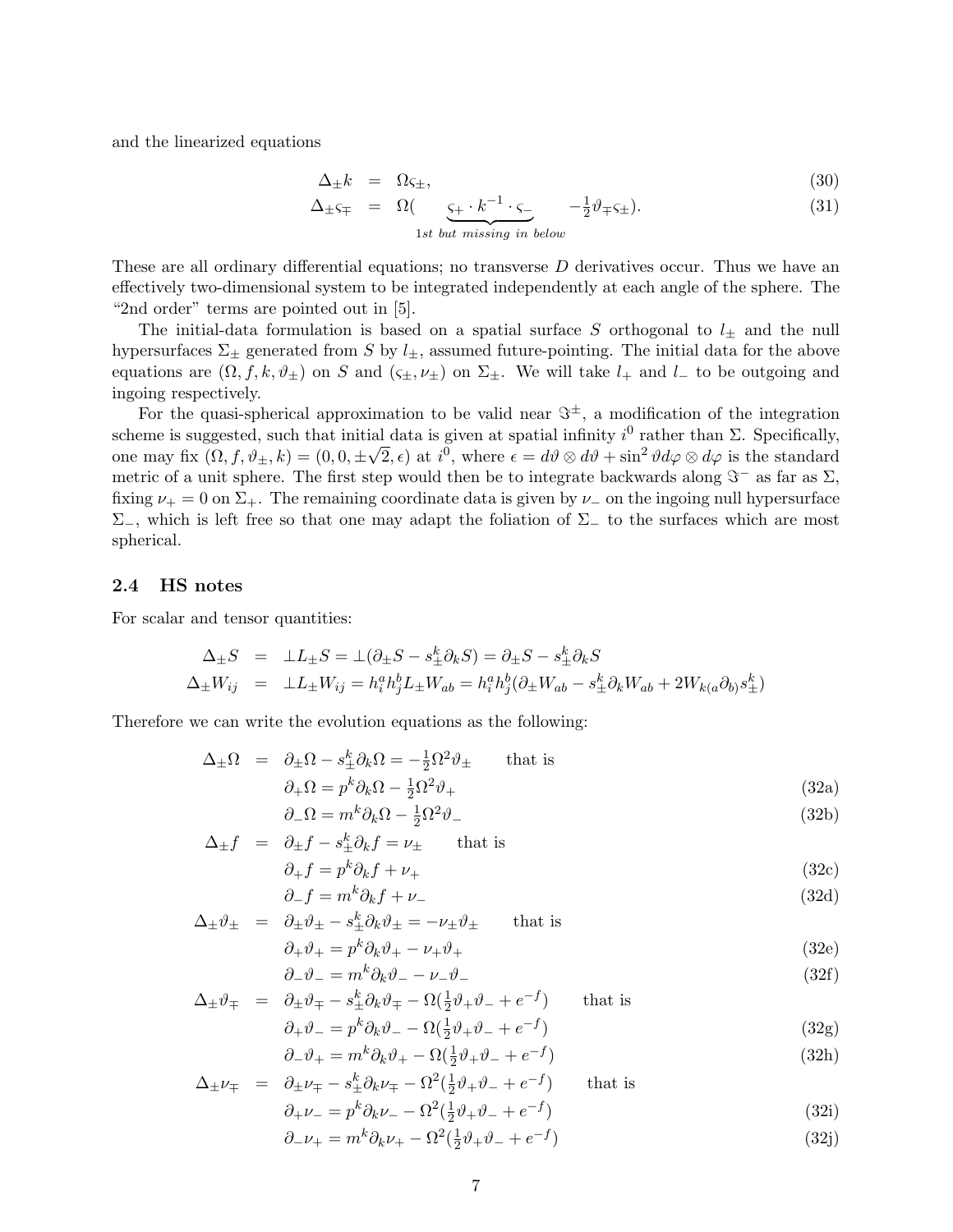$$
\Delta_{\pm}k_{ij} = h_i^a h_j^b (\partial_{\pm}k_{ab} - s_{\pm}^k \partial_k k_{ab} + 2k_{k(a}\partial_{b)}s_{\pm}^k) = \Omega_{\zeta \pm ij} \text{ that is}
$$
  
\n
$$
h_i^a h_j^b \partial_{\pm}k_{ab} = h_i^a h_j^b (p^k \partial_k k_{ab} - 2k_{k(a}\partial_{b)}p^k) + \Omega_{\zeta + ij}
$$
 (32k)

$$
h_i^a h_j^b \partial_- k_{ab} = h_i^a h_j^b (m^k \partial_k k_{ab} - 2k_{k(a} \partial_b) m^k) + \Omega \zeta_{-ij}
$$
\n
$$
(321)
$$

$$
\Delta_{\pm} \varsigma_{\mp ij} = h_i^a h_j^b (\partial_{\pm} \varsigma_{\mp ab} - s_{\pm}^k \partial_k \varsigma_{\mp ab} + 2 \varsigma_{\mp k(a} \partial_{b)} s_{\pm}^k) = -\frac{1}{2} \Omega \vartheta_{\mp} \varsigma_{\pm ij} \quad \text{that is}
$$

$$
h_i^a h_j^b \partial_{+\zeta - ab} = h_i^a h_j^b (p^k \partial_k \varsigma_{-ab} - 2 \varsigma_{-k(a} \partial_{b)} p^k) - \frac{1}{2} \Omega \vartheta_{-\zeta + ij} \tag{32m}
$$

$$
h_i^a h_j^b \partial_{+\zeta - ab} = h_i^a h_j^b (p^k \partial_k \zeta_{-ab} - 2\zeta_{-k(a} \partial_b) p^k) - \frac{1}{2} \Omega \vartheta_{-\zeta + ij}
$$
 (32m)

$$
h_i^a h_j^b \partial_- \varsigma_{+ab} = h_i^a h_j^b (m^k \partial_k \varsigma_{+ab} - 2\varsigma_{+k(a} \partial_b) m^k) - \frac{1}{2} \Omega \vartheta_+ \varsigma_{-ij}
$$
(32n)

## **3 Numerical Scheme for Quasi-Spherical approx. space-time**

The variables are  $(\Omega, f, \vartheta_+, \vartheta_-, \nu_+, \nu_-, k_{ab}, \varsigma_{+ab}, \varsigma_{-ab})$ 

- 1. Prepare initial data on  $\Sigma$ 
	- Set metric components  $(f, k_{ab})$  on  $\Sigma$ .
	- Set extrinsic curvature components  $(\vartheta_\pm)$  on  $\Sigma$ .

2. Prepare data on Σ<sup>−</sup>

- Assume  $m^a = 0$  on  $\Sigma_-$
- Set  $(\varsigma_-, \nu_-)$  on  $\Sigma_-$ .
- Integrate  $(\Omega, f, \vartheta_{\pm}, \nu_{+}, k_{ab}, \varsigma_{+ab})$  by  $\Delta_{-}$  equations.

$$
\partial_{-}\Omega = m^{k}\partial_{k}\Omega - \frac{1}{2}\Omega^{2}\vartheta_{-}
$$
\n(33a)

$$
\partial_{-} f = m^{k} \partial_{k} f + \nu_{-} \tag{33b}
$$

$$
\partial_- \vartheta_- = m^k \partial_k \vartheta_- - \nu_- \vartheta_- \tag{33c}
$$

$$
\partial_{-}\vartheta_{+} = m^{k}\partial_{k}\vartheta_{+} - \Omega(\frac{1}{2}\vartheta_{+}\vartheta_{-} + e^{-f})
$$
\n(33d)

$$
\partial_- \nu_+ = m^k \partial_k \nu_+ - \Omega^2 (\frac{1}{2} \vartheta_+ \vartheta_- + e^{-f}) \tag{33e}
$$

$$
h_i^a h_j^b \partial_- k_{ab} = h_i^a h_j^b (m^k \partial_k k_{ab} - 2k_{k(a} \partial_{b)} m^k) + \Omega \varsigma_{-ij}
$$
\n(33f)

$$
h_i^a h_j^b \partial_- \varsigma_{+ab} = h_i^a h_j^b (m^k \partial_k \varsigma_{+ab} - 2\varsigma_{+k(a} \partial_b) m^k) - \frac{1}{2} \Omega \partial_+ \varsigma_{-ij}
$$
(33g)

- 3. One step to go in U (from 0 to  $\Delta x^+$  first time)
	- Assume  $p^a = 0$  in U.
	- Set  $(\varsigma_+,\nu_+)$  on  $\Sigma_+(\Delta x^+)$ .
	- Integrate  $(\Omega, f, \vartheta_{\pm}, \nu_-, k_{ab}, \varsigma_{-ab})$  by  $\Delta_+$  equations.

$$
\partial_{+}\Omega = p^{k}\partial_{k}\Omega - \frac{1}{2}\Omega^{2}\vartheta_{+}
$$
\n(34a)

$$
\partial_{+}f = p^{k}\partial_{k}f + \nu_{+} \tag{34b}
$$

$$
\partial_+ \vartheta_+ = p^k \partial_k \vartheta_+ - \nu_+ \vartheta_+ \tag{34c}
$$

$$
\partial_{+}\partial_{-} = p^{k}\partial_{k}\partial_{-} - \Omega(\frac{1}{2}\partial_{+}\partial_{-} + e^{-f})
$$
\n(34d)\n  
\n
$$
\partial_{-}\nu_{-} = p^{k}\partial_{k}\nu_{-} - \Omega(\frac{1}{2}\partial_{+}\partial_{-} + e^{-f})
$$
\n(34d)

$$
\partial_+\nu_- = p^k \partial_k \nu_- - \Omega^2(\frac{1}{2}\vartheta_+\vartheta_- + e^{-f})\tag{34e}
$$

$$
h_i^a h_j^b \partial_+ k_{ab} = h_i^a h_j^b (p^k \partial_k k_{ab} - 2k_{k(a} \partial_b) p^k) + \Omega \varsigma_{+ij}
$$
\n(34f)

$$
h_i^a h_j^b \partial_+ \varsigma_{-ab} = h_i^a h_j^b (p^k \partial_k \varsigma_{-ab} - 2\varsigma_{-k(a} \partial_{b)} p^k) - \frac{1}{2} \Omega \vartheta_- \varsigma_{+ij}
$$
(34g)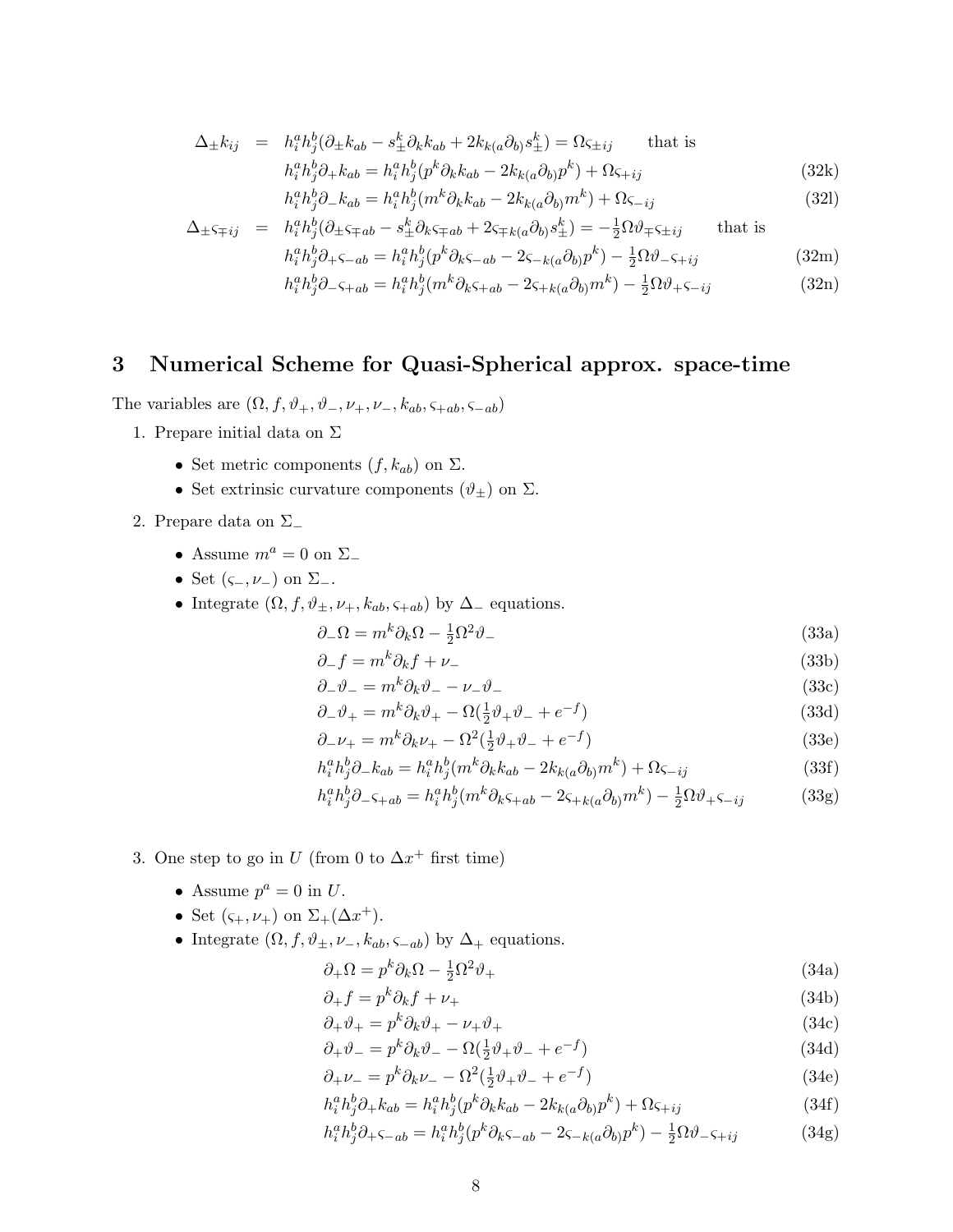- Note that we do not integrate  $\nu_+$  and  $\varsigma_+$ , that is we do not have them except on  $x^+=0$ surface and on the  $\Sigma_{+}$  surface. Therefore we have to use  $\nu_{+}(x^{+}=0)$  and  $\varsigma_{+}(x^{+}=0)$  in the above RHSs.
- 4. Integrate along  $l^-$  direction
	- Assume  $m^a = 0$  in U.
	- Set  $(\varsigma_+,\nu_+)$  on  $\Sigma_+(\Delta x^+)$ .
	- Integrate  $(\nu_+, \varsigma_{+ab})$  by  $\Delta_-$  equations.

$$
\partial_- \nu_+ = m^k \partial_k \nu_+ - \Omega^2 (\frac{1}{2} \vartheta_+ \vartheta_- + e^{-f}) \tag{35a}
$$

$$
h_i^a h_j^b \partial_- \varsigma_{+ab} = h_i^a h_j^b (m^k \partial_k \varsigma_{+ab} - 2\varsigma_{+k(a} \partial_b) m^k) - \frac{1}{2} \Omega \vartheta_+ \varsigma_{-ij}
$$
(35b)

where we need interpolate  $\vartheta_{\pm}, \Omega, f, \varsigma_{-ij}$  in ODE solver, since they are only given on the grid points. To get the accurate solution, we have better to integrate these variables  $(except \varsigma_$ ).

$$
\partial_{-}\Omega = m^{k}\partial_{k}\Omega - \frac{1}{2}\Omega^{2}\vartheta_{-}
$$
\n(36a)

$$
\partial_{-} f = m^{k} \partial_{k} f + \nu_{-} \tag{36b}
$$

$$
\partial_- \vartheta_- = m^k \partial_k \vartheta_- - \nu_- \vartheta_- \tag{36c}
$$

$$
\partial_{-}\vartheta_{+} = m^{k}\partial_{k}\vartheta_{+} - \Omega(\frac{1}{2}\vartheta_{+}\vartheta_{-} + e^{-f})
$$
\n(36d)

As for  $\varsigma$ − and  $\nu$ −, we have to interpolate them from the grid points.

• In order to check the accuracy, we also integrate  $(k_{ab})$  and compare it with the results of step 2.

$$
h_i^a h_j^b \partial_- k_{ab} = h_i^a h_j^b (m^k \partial_k k_{ab} - 2k_{k(a} \partial_{b)} m^k) + \Omega \varsigma_{-ij}
$$
\n(37)

- 5. check the accuracy
	- If bad, then go back to the step 2. Integrate equations using the obtained  $\nu_+(\Delta x^+)$  and  $\zeta_+(\Delta x^+)$  together with  $\nu_+(0)$  and  $\zeta_+(0)$  with their linear interpolations.
	- If good, then fix the values  $\nu_+(\Delta x^+)$  and  $\varsigma_+(\Delta x^+)$  and go to the step 2 for the integration from  $\Delta x^+$  to  $2\Delta x^+$ .

## **4 Schwarzschild metric as an example**

We are using the metric with the form

$$
ds^{2} = \Omega^{-2}k_{ij}(dx^{i} + p^{i}dx^{+} + m^{i}dx^{-})(dx^{j} + p^{j}dx^{+} + m^{j}dx^{-}) - 2e^{-f}dx^{+}dx^{-}
$$
 (38)

Schwarzschild metric is

$$
ds^{2} = -(1 - \frac{2m}{r})dt^{2} + \frac{dr^{2}}{1 - \frac{2m}{r}} + r^{2}(d\theta^{2} + \sin^{2}\theta d\phi^{2})
$$
 (39a)

$$
= (1 - \frac{2m}{r})[-dt^2 + dr_*^2] + r^2(d\theta^2 + \sin^2\theta d\phi^2)
$$
 (39b)

$$
= -(1 - \frac{2m}{r})2dudv + r^2(d\theta^2 + \sin^2\theta d\phi^2)
$$
 (39c)